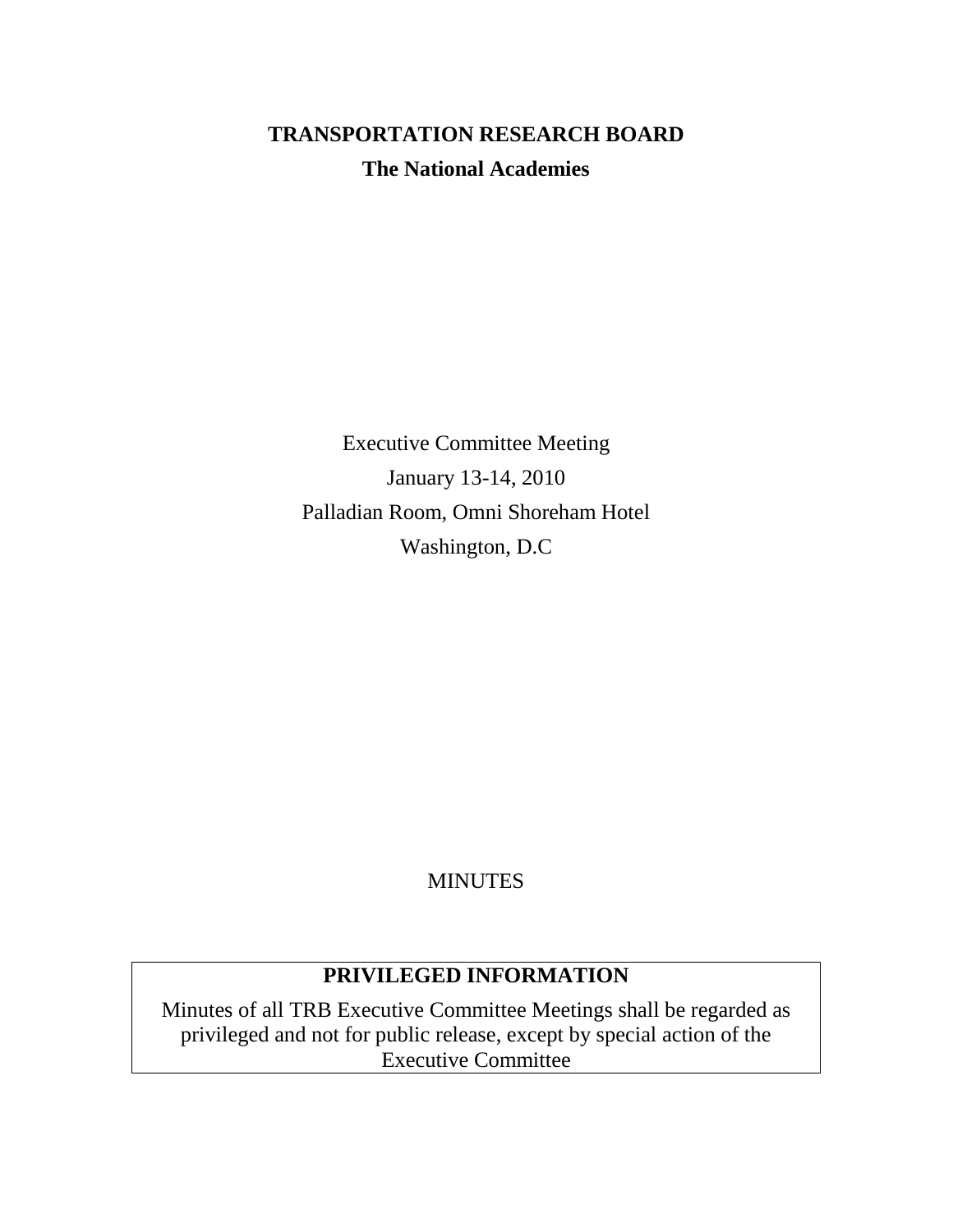## TRANSPORTATION RESEARCH BOARD Executive Committee Meeting and Policy Session Discussion Minutes<br>January 13-14, 2010 Palladian Room, Omni Shoreham Hotel Washington, D.C.

#### **Table of Contents**

| BRIEFING BY NATIONAL ACADEMIES' DIRECTOR OF CONGRESSIONAL AND GOVERNMENT           |  |
|------------------------------------------------------------------------------------|--|
|                                                                                    |  |
| BRIEFING ON TRB SPECIAL REPORT 299: A TRANSPORTATION RESEARCH PROGRAM FOR          |  |
| MITIGATING AND ADAPTING TO CLIMATE CHANGE AND CONSERVING ENERGY 6                  |  |
|                                                                                    |  |
|                                                                                    |  |
|                                                                                    |  |
|                                                                                    |  |
|                                                                                    |  |
| POLICY SESSION: DIALOGUE WITH U.S. DOT SENIOR OFFICIALS ON KEY POLICY ISSUES (PART |  |
|                                                                                    |  |
|                                                                                    |  |
|                                                                                    |  |
|                                                                                    |  |
|                                                                                    |  |
|                                                                                    |  |
| POLICY SESSION: DIALOGUE WITH U.S. DOT SENIOR OFFICIALS ON KEY POLICY ISSUES (PART |  |
|                                                                                    |  |
|                                                                                    |  |
| TRAFFIC SAFETY LESSONS FROM BENCHMARK NATIONS—NEW TRB REPORT  12                   |  |
|                                                                                    |  |
|                                                                                    |  |
|                                                                                    |  |
|                                                                                    |  |
|                                                                                    |  |
|                                                                                    |  |
|                                                                                    |  |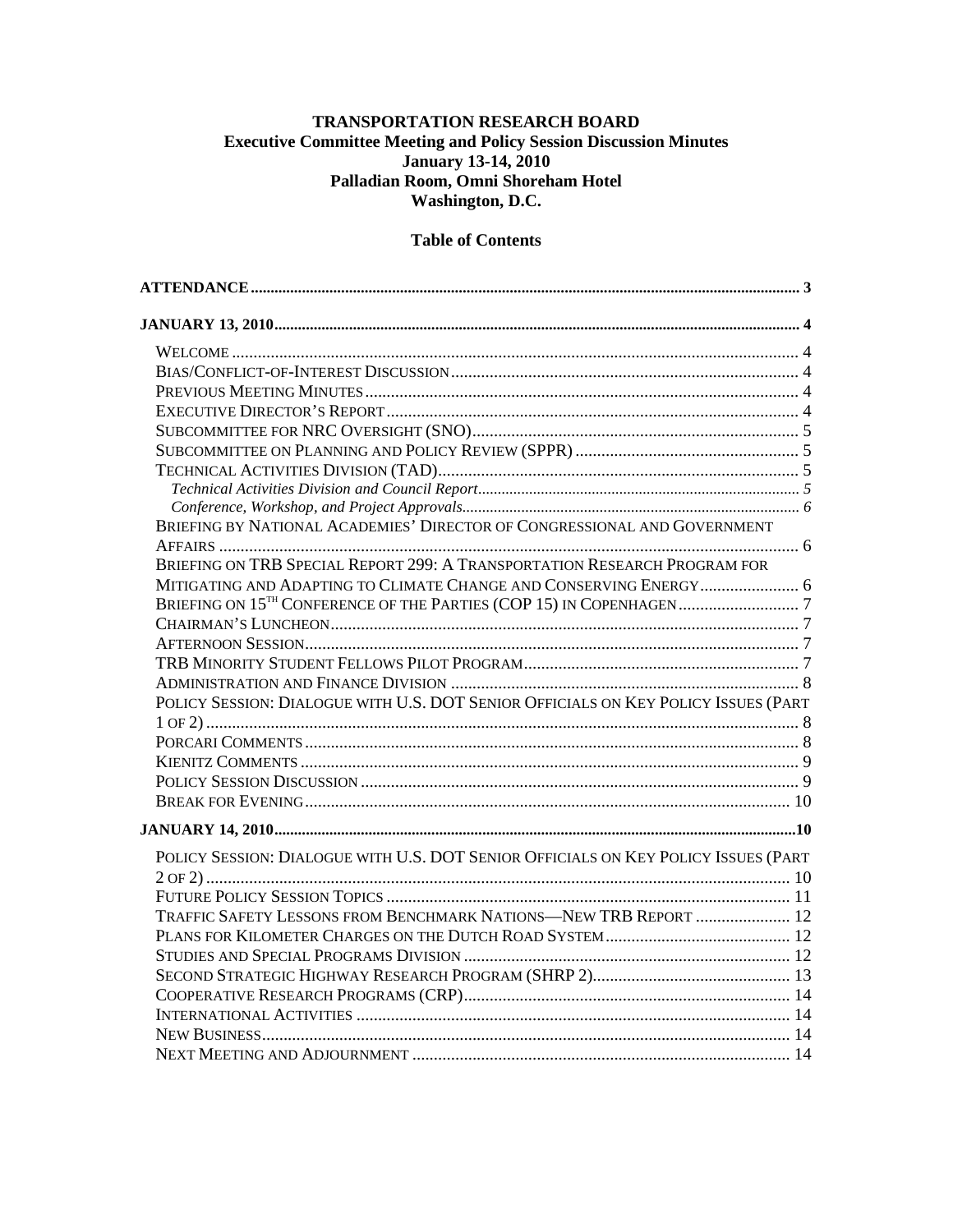#### **TRB Executive Committee Meeting Attendance January 13-14, 2010 Washington, D.C. Attendance**

#### <span id="page-2-0"></span>**EXECUTIVE COMMITTEE**

| Chair      |
|------------|
| Ex Officio |
| Ex Officio |
|            |
| Ex Officio |
|            |
|            |
|            |
|            |
| Ex Officio |
|            |
|            |
|            |
| Ex Officio |
|            |
|            |
| Ex Officio |
| Ex Officio |
| Ex Officio |
|            |
|            |
|            |
|            |
| Ex Officio |
|            |
|            |
|            |
|            |
| Ex Officio |
|            |
|            |
|            |
|            |
|            |
|            |
|            |
| Ex Officio |
| Ex Officio |
|            |

#### **MARINE BOARD CHAIR**

Malcolm MacKinnon

#### **TECHNICAL ACTIVITIES COUNCIL CHAIRS**

Robert Johns Cynthia Burbank Mary Lou Ralls Katherine Turnbull Daniel Turner

#### **TRB STAFF**

Cindy Baker Ann Brach Stephen Godwin Neil Hawks Russell Houston Christopher Jenks Michael LaPlante Mark Norman Suzanne Schneider Robert Skinner

## **GUESTS**

|                                    | ,            |
|------------------------------------|--------------|
| Robert Bertini                     | <b>RITA</b>  |
| Kevin Cook                         | USCG         |
| Michael Ensch                      | <b>USACE</b> |
| John Gray                          | AAR          |
| David Grizzle                      | FAA          |
| Roy Kienitz                        | U.S. DOT     |
| Theresa McMillon                   | <b>FTA</b>   |
| Greg Nadeau                        | <b>FHWA</b>  |
| Jeffrey Paniati                    | <b>FHWA</b>  |
| John Porcari                       | U.S. DOT     |
| Nan Shellabarger                   | FAA          |
| Michael Trentacoste FHWA           |              |
| Adm. James Watson U.S. Coast Guard |              |
|                                    |              |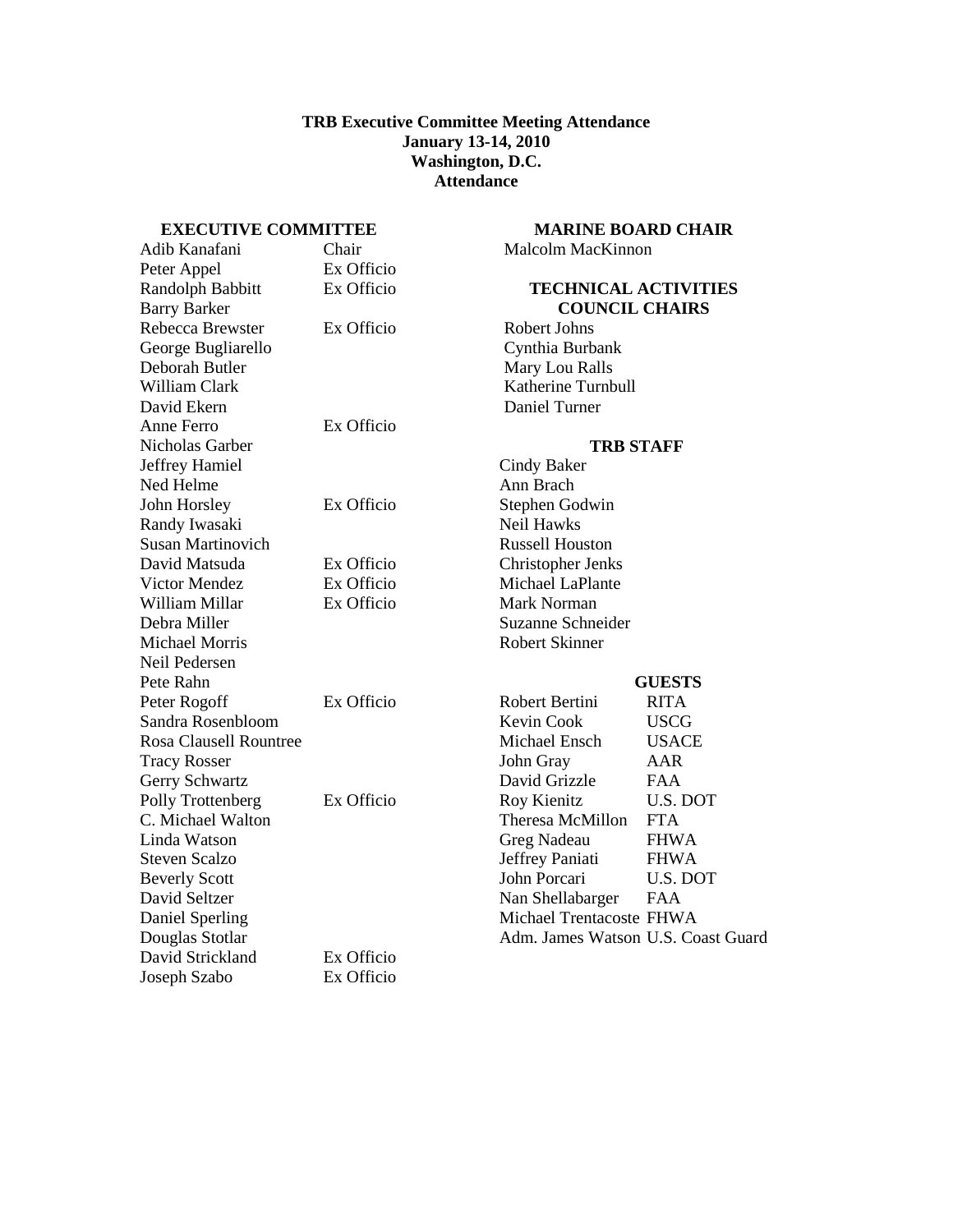#### **TRANSPORTATION RESEARCH BOARD Executive Committee Meeting and Policy Session Minutes January 13-14, 2010**

#### **Washington, D.C.**

<span id="page-3-0"></span>*Highlighted areas indicate Executive Committee action.*

#### **January 13, 2010**

#### <span id="page-3-1"></span>**Welcome**

Transportation Research Board Executive Committee Chair Adib Kanafani called the meeting to order at approximately 8:30 a.m. Chairman Kanafani welcomed everyone in attendance. Self-introductions were made.

#### <span id="page-3-2"></span>**Bias/Conflict-of-Interest Discussion**

A bias/conflict-of-interest discussion was held, in which members of the Executive Committee were given the opportunity to disclose potential biases or conflicts of interest they could have related to areas that might be discussed at this or future Executive Committee meetings. No members reported any conflicts of interest related to the Executive Committee's duties.

#### <span id="page-3-3"></span>**Previous Meeting Minutes**

The minutes of the June 12-13, 2009, meeting of the Executive Committee were approved with an amendment that they highlight the committee's endorsement of the TRB triennium budget.

#### <span id="page-3-4"></span>**Executive Director's Report**

Robert Skinner provided a report on a number of items concerning TRB as detailed in the Executive Director's Report (Tab 2 of the agenda book). During his presentation, Skinner highlighted the following:

- Skinner commended the staff, particularly the meetings staff, for their performance preparing for the Annual Meeting under difficult circumstances, following the sudden death of staff member Angela Johnson in late December.
- Total TRB expenditures and staff size (now 154 full-time equivalents) continued to increase, due primarily to the second Strategic Highway Research Program and growth in the cooperative research programs, particularly the Airport Cooperative Research Program.
- Secretary Miller explained TRB's triennium budget to the AASHTO Board of Directors meeting in October and no comments or concerns were voiced.
- Reauthorization of the research component of the federal aviation bill, which includes funding for ACRP, has been noncontroversial. Senate passage is still required.
- The future for federal surface transportation reauthorization seems less certain. We will have to wait and see.
- Attendance at this year's Annual Meeting topped 10,000.
- Assuming appropriations, the Federal Railroad Administration is expected to ask TRB to manage its new rail cooperative research program.
- The major wave of contracting for the naturalistic driving field study in the second Strategic Highway Research Program (SHRP 2) Safety focus area is now in progress. The other SHRP 2 research focus areas (renewal, reliability, and capacity) are beginning to produce their first products.
- The Executive Committee approved renaming the Sharon D. Banks Award for Innovative Leadership in Transportation to the Sharon D. Banks Award for Humanitarian Leadership in Transportation. The change is designed to help attract award nominations based on a candidate's achievements in the areas of mentoring, assisting, or aiding people.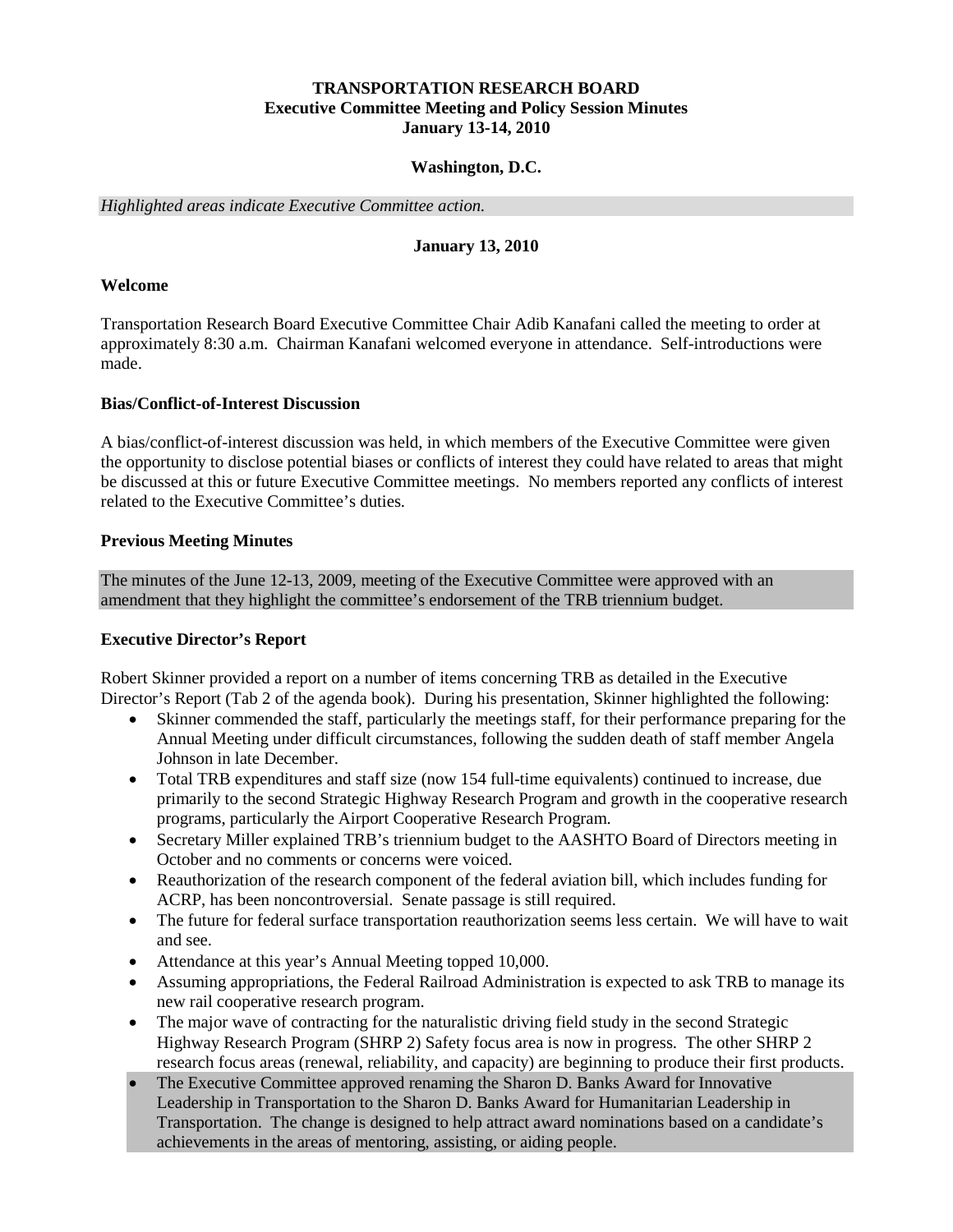- TRB completed several significant policy studies in 2009. These included two congressional requested studies—one dealing with SHRP 2 product implementation strategies, and the other on driving and the built environment.
- A number of National Research Council studies are under way or have recently been released relating to energy and/or climate change issues. Two recently released reports include *Transitions to Alternative Transportation Technologies--Plug-in Hybrid Electric Vehicles,* and *Hidden Costs of Energy: Unpriced Consequences of Energy Production and Use.*
- The budget situation for the National Academies is good. If satisfactory financing can be arranged, restoration of the National Academy of Sciences building on Constitution Avenue could begin as early as this summer.

## <span id="page-4-0"></span>**Subcommittee for NRC Oversight (SNO)**

Michael Walton described the role and background of the SNO and some of its oversight activities, including its efforts to support the broadening of the representation of minorities and women on TRB committees and panels as detailed in the SNO report (Tab 3A of the agenda book).

- In highlighting the biennial report on women's and minorities' participation in TRB, Walton noted that TRB has been making steady, incremental improvements. He added that the SNO will explore how other groups are doing in this area to help TRB assess the relative effectiveness of our efforts.
- Nicholas Garber requested that the portion of the report that highlights funding to DBEs in the cooperative research program's include historical funding data, so the committee would be able to track progress in this area. Chris Jenks, CRP Director, responded he would follow-up on this request and would work to standardize the reports across the cooperative research programs.
- The Executive Committee recognized the progress reflected in the numbers, and suggested that the SNO and staff continue to brainstorm on additional ways to continue to increase participation by women and minorities in TRB programs and activities.

## <span id="page-4-1"></span>**Subcommittee on Planning and Policy Review (SPPR)**

Debra Miller, chair of the SPPR, described the role of the subcommittee (Tab 3B of the agenda book) as the group essentially charged with providing guidance and input to TRB between meetings of the Executive Committee.

- Miller noted that the Marine Board, which works within the fragmented federal structure to identify gaps and priorities on maritime transportation and marine engineering and technology, provided an overview of its activities to the SPPR at its last meeting. The SPPR plans to continue discussions with the Marine Board at its next meeting to see what opportunities might exist to enhance the board's role within TRB.
- The SPPR approved TRB sponsorship of 7 conferences at its last meeting, discussed ideas for future policy sessions, explored TRB self-initiated policy work, and approved a study that was request by the Senate Subcommittee on Defense Appropriations on urban area transportation impacts caused by decisions of the Defense Base Realignment and Closing Commission.
- Other items discussed by the SPPR were to be addressed during later parts of this meeting.

## <span id="page-4-2"></span>**Technical Activities Division (TAD)**

## <span id="page-4-3"></span>Technical Activities Division and Council Report

Robert Johns and Mark Norman reported on activities of the Technical Activities Council (TAC) and Technical Activities Division (TAD) as detailed in their report (Tab 4A of the agenda book). Their presentations highlighted the following:

- The TAC is making significant progress on actions related to its strategic plan and is considering a more formal mechanism to address the Executive Committee's "Critical Issues in Transportation".
- Staff and volunteers have delivered an Annual Meeting with more than 10,000 attendees and some 65 sessions that address the spotlight theme, "Bold Ideas to Meet Big Challenges." More than 3,700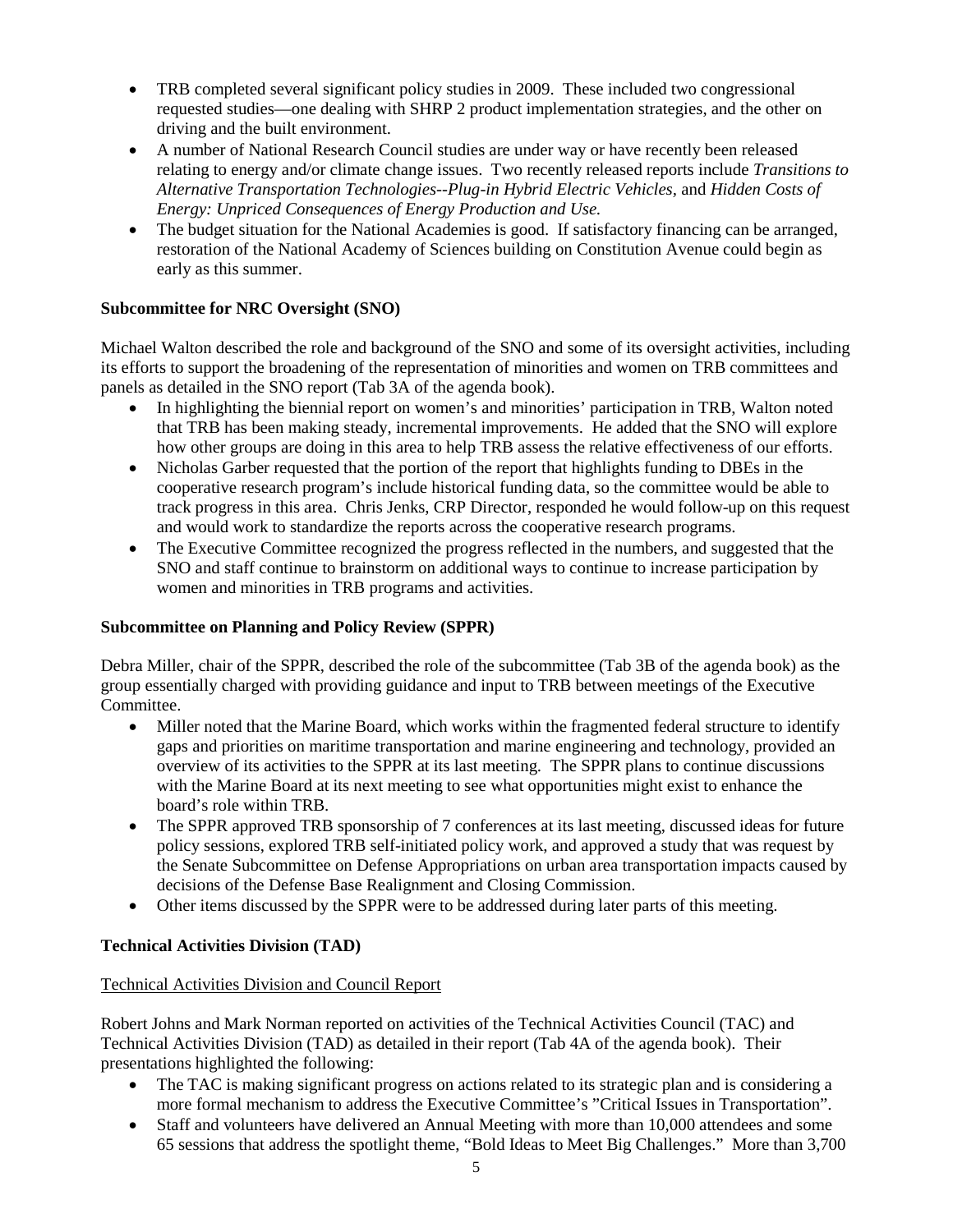papers were submitted this year for consideration as part of the program, up from the 3,400 that were submitted last year. Exhibit space was sold out by early December. TRB's meeting staff did an outstanding job under difficult circumstances associated with the death of one employee and the departure of another shortly before the meeting.

- A continuing emphasis area is communications by and to TRB standing committees. Sample templates and guidance for committee web pages have been provided to committees, more than 170 committees have appointed a communications coordinator, a shared webpage for communications coordinators was launched, the Technical Activities Division is exploring a possible reorganization of its website, and TRB is exploring social networking options.
- In 2008, the TRR recorded its highest ISI impact factor in recent years, 0.259. This continues the upward trend in recent years.
- In recognition of state department of transportation travel restrictions, the 2009 biennial meeting of the TRB State Representatives was combined with the annual meeting of the AASHTO Research Advisory Committee (RAC), held in July in Orlando.

## <span id="page-5-0"></span>Conference, Workshop, and Project Approvals

The Executive Committee approved TRB sponsorship or cosponsorship of the following conferences:

- Asset Management in a World of Dirt (sponsorship)
- American Public Transportation Association Bus and Paratransit Conference (cosponsorship)
- Pavement Evaluation 2010 (cosponsorship)
- Commodity Flow Survey (CFS) Workshop (cosponsorship)
- International Transportation Economic Development Conference: Economic Impact of Connecting People, Goods, Markets, Employment, Services, and Production (cosponsorship)

## <span id="page-5-1"></span>**Briefing by National Academies' Director of Congressional and Government Affairs**

James Jensen, the National Academies' Director of Congressional and Government Affairs, briefed the Executive Committee on the federal congressional environment. Highlights of his presentation include the following:

- The period of good feelings that new administrations enjoy when they come into office is over for President Obama.
- Jobs and the economy have taken attention away from the health care bill, and the next stimulus bill is likely to be full of transportation investments.
- Transportation is unique in that it is still a fairly bipartisan issue.
- A cap and trade bill is not likely as the Democrats do not want to mess with the fundamentals of the economy at this time.
- Some in the Senate believe that a climate change bill could be passed during a lame duck session.
- While republicans may not take over the House during the mid-term elections, they could get enough seats to make Speaker of the House Pelosi's job more difficult.

## <span id="page-5-2"></span>**Briefing on TRB Special Report 299: A Transportation Research Program for Mitigating and Adapting to Climate Change and Conserving Energy**

Michael Meyer, chair of the committee that developed *TRB Special Report 299: A Transportation Research Program for Mitigating and Adapting to Climate Change and Conserving Energy,* briefed the Executive Committee on the report. Highlights of his presentation included the following:

- The study was developed to recommend a transportation research program, including funding levels, to respond to climate change and energy challenges.
- The project was self-initiated by the TRB Executive Committee in the fall of 2008, with funding from TRB and NCHRP.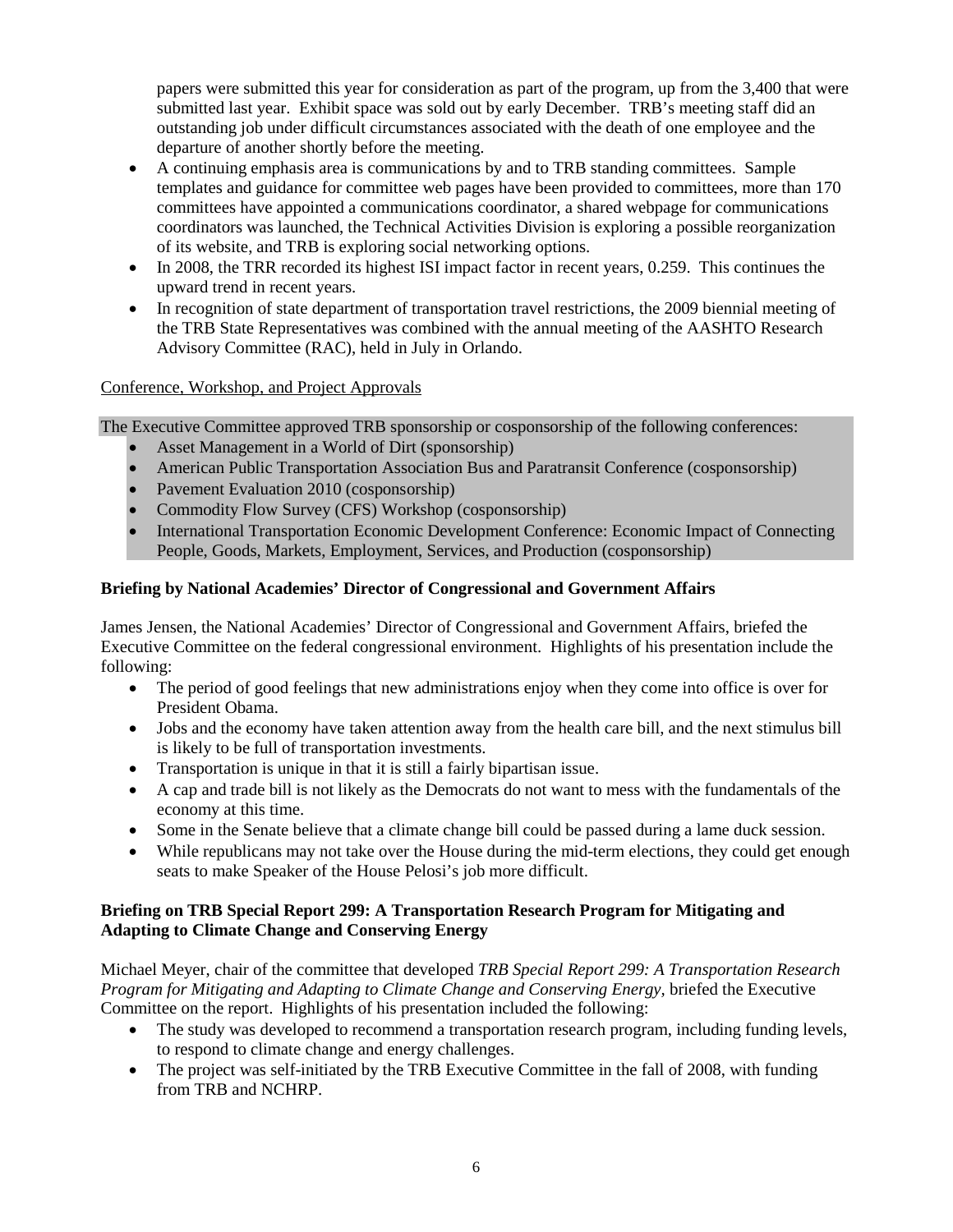- The report is important because transportation is a major contributor to climate change and energy dependence. In addition, climate bills seek additional strategies to mitigate surface transportation impact through greenhouse gas reductions, implying vehicle miles of travel reductions.
- In the area of mitigation research, the report recommends assembling the best available technical and policy guidance for state and local officials and transferring that information. It also recommends expanding the knowledge base, and improving policy and technical guidance over time.
- In the area of adaptation research, the report recommends developing decision tools that incorporate uncertainty and risk analysis, beginning an applied R&D program to develop and share best practices, revising standards for infrastructure in vulnerable areas, and developing a detailed applied R&D program for subsequent authorization.
- The report recommends an investment of \$250 million over 6 years for mitigation and adaptation research programs.
- The report calls for the research to be organized as a unified program. The funding levels suggested should be reevaluated toward the end of the first authorization. The funding levels suggested are about 9 percent of current U.S. DOT surface mode research programs.
- To help ensure success, the program should have extensive stakeholder involvement, incorporate scientific rigor, be flexible to shift focus and priorities based on advice from stakeholders and as knowledge is gained through discovery, and involve independent peer review.
- In related issues, the report also suggests development of an R&D program on VMT charges to supplement or replace fuel taxes, as well as calling on Congress to authorize funding for data needed to carry out planning requirements of climate and reauthorization proposals.

In summary, Meyer noted that the bottom line is that the committee does not believe that current research expenditures in the transportation field are commensurate with the urgency of the issues we are facing today and will likely face in the future. The recommendations represent a reasonable first step in utilizing the capabilities of the research community to begin the process of providing much-needed guidance.

## <span id="page-6-0"></span>**Briefing on 15th Conference of the Parties (COP 15) in Copenhagen**

Ned Helme, President, Center for Clean Air Policy, briefed the Executive Committee on his views on the Copenhagen Accord. Highlights of his presentation include the following:

- An important accord was reached. The presidents of counties wrote the accord because the ambassadors could not agree.
- The accord has addressed the three key elements necessary to secure a global deal:
	- o Reduction commitments by all the major emitters;
	- o A commitment by developed nations to help developing nations to finance adaptation, capacity building, technological innovation and reductions in carbon emissions, and deforestation; and
	- o An international system to ensure transparency of country performance.
- The accord provides an opportunity to help developing countries move forward.
- The White House is not likely to walk away from climate change.

## <span id="page-6-1"></span>**Chairman's Luncheon**

The Committee recessed at approximately 11:45 p.m. so that members of the Executive Committee could attend the Chairman's Luncheon.

## <span id="page-6-2"></span>**Afternoon Session**

The Executive Committee reconvened at approximately 2:30 p.m.

## <span id="page-6-3"></span>**TRB Minority Student Fellows Pilot Program**

Suzanne Schneider provided an update on the TRB Minority Student Fellows Pilot Program as detailed in her report (Tab 5B of the agenda book). Her presentation highlighted the following: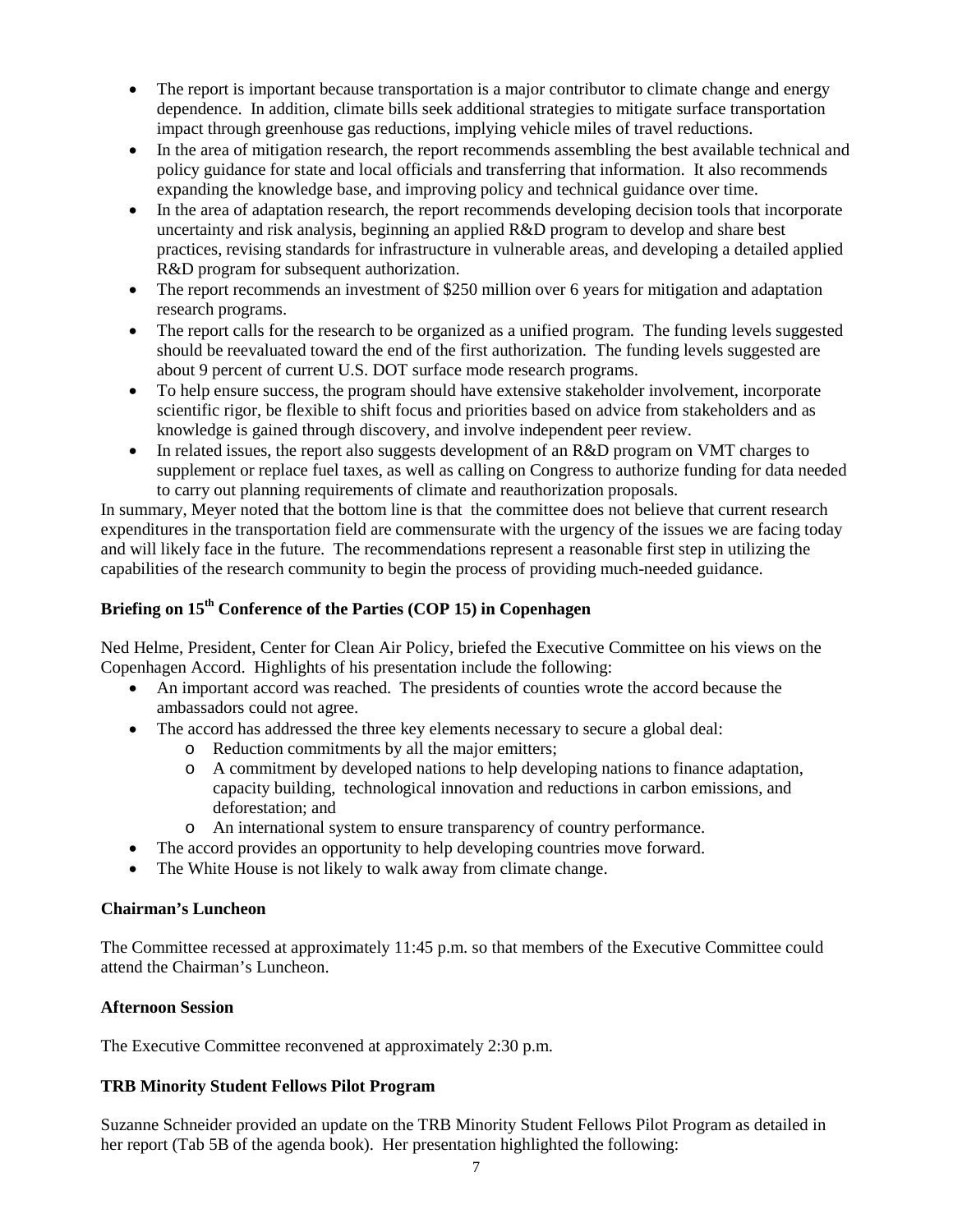- The objective of the program is to help support the travel, lodging, and subsistence expenses for minority students from a selected group of historically black colleges and universities and Hispanicserving institutions to attend the Annual Meeting and to present a student-authored research paper at a session at the meeting.
- The program appears to be a success. Five schools participated this year and students were introduced at today's luncheon.
- TRB has funded this pilot program with the expectation that, if it is judged to be a success, we will need to attract outside funds to support its continuation.
- Schneider ask the Executive Committee to approve TRB's continued funding of the program given the timing required for fundraising and the need to inform prospective schools in early 2010 of the schedule for selection of fellows and paper submittal.
- The Executive Committee approved funding for program at its existing scale for the 2011 TRB  $90<sup>th</sup>$ Annual Meeting.
- Members should contact Schneider with suggestions of potential sponsors of the program.

## <span id="page-7-0"></span>**Administration and Finance Division**

Michael LaPlante summarized the Administration and Finance Division report (Tab 4C of the agenda book). During his presentation he reported that:

- The total level for all TRB program activities has increased from \$89 million in calendar year 2008 to an estimated \$111 million for 2010.
- The 2010-2012 triennium budget calls for level funding from TRB's major sponsors.
- TRB self-generated income such as affiliate fees, publications sales, and Annual Meeting registration has been steadily increasing for the past several years. TRB anticipates that these increases will more than offset any increased expenses attributable to inflation and minimal salary increases.
- The percent of annual core operating expenditures held in reserve is expected to drop to 60 percent from its current level of 73 percent because expenditures are expected to rise slightly during this triennium without a corresponding increase in reserves.

## <span id="page-7-1"></span>**Policy Session: Dialogue with U.S. DOT Senior Officials on Key Policy Issues (Part 1 of 2)**

Chairman Kanafani welcomed the policy session panelists and expressed the committee's appreciation for their participation in the session. Members of the panel included John Porcari, Deputy Secretary, U.S. DOT; Roy Kienitz, Under Secretary for Policy, U.S. DOT; Polly Trottenberg, Assistant Secretary for Transportation Policy, Office of the Secretary of Transportation; David Matsuda, Deputy Administrator, Maritime Administration; Gregory Nadeau, Deputy Administrator, Federal Highway Administration; Peter Rogoff, Administrator, Federal Transit Administration; Joseph Szabo, Administrator, Federal Railroad Administration; David Grizzle, Chief Counsel, Federal Aviation Administration; and Peter Appel, Administrator, Research and Innovative Technology Administration.

Kanafani noted that this session was designed to "introduce" some of the key DOT leaders to the Executive Committee and provide an opportunity for a back-and-forth discussion of the administration's policy plans. As such, this session started with short comments from Deputy Secretary Porcari and Under Secretary for Policy Kienitz, after which point the session moved into the discussion with the entire panel.

#### <span id="page-7-2"></span>**Porcari Comments**

Key points from Deputy Secretary Porcari included the following:

- Over the last 6 months, it has been clear that changes are taking place within DOT.
- The administration is putting the final touches on the DOT's new strategic plan, which will include five focus areas—safety, livable communities, a state of good repair for infrastructure, economic competitiveness, and environmental sustainability.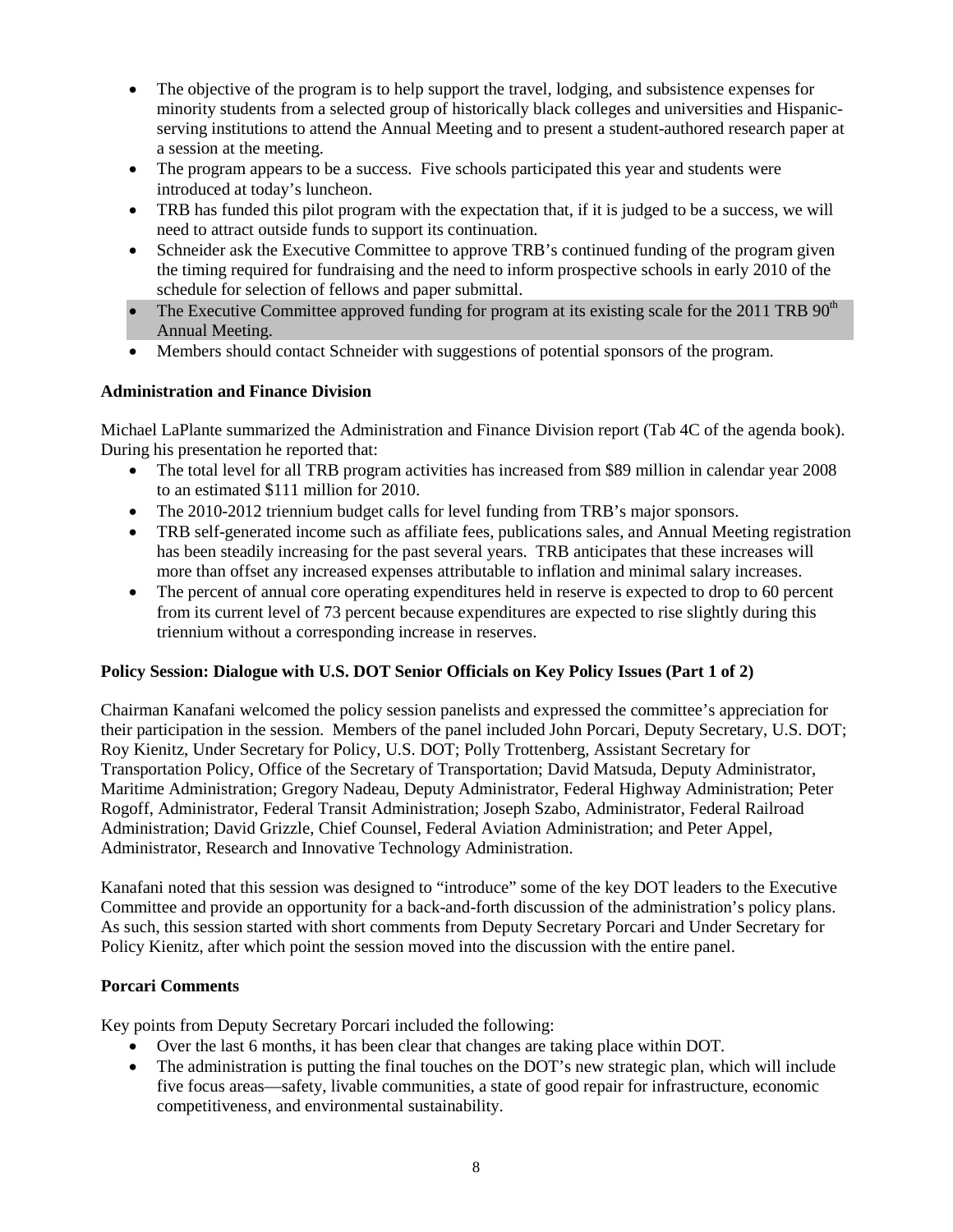- o Safety is the number one priority. It is a cross-cutting issue across all the modes and agencies. The administration would like to partner with states to have a more direct role in safety.
- o Livable communities mean practical things like the partnership the DOT has created with the Department of Housing and Urban Development and the Environmental Protection Agency, and making transit more affordable.
- o State of good repair recognizes that infrastructure is critical to the nation's competitiveness and it is therefore considered a central goal within the strategic plan.
- o Economic competitiveness recognizes that the transportation network, with an emphasis on its intermodal nature and logistics solutions, helps drive the country's economy.
- o Environmental sustainability includes initiatives such as high-speed rail and enhanced transit services. The federal government is the largest single consumer of energy in the United States, so we are looking for ways to reduce our energy consumption. We are looking at all the modes for savings, including aviation.
- The role of the strategic plan will be to act as a guide post for the department, help identify priorities during the reauthorization discussion, and point out areas where we may need to operate differently in the future.

## <span id="page-8-0"></span>**Kienitz Comments**

Key points from Under Secretary of Policy Kienitz included the following:

- The administration has not completed it planning, but goals we are honing in on include:
	- o Providing funding that is less constrained.
	- o Performance-based planning—investment decisions that are driven by analysis of costs and benefits.
	- o More discretionary money to fund innovative ideas and research.
	- o Less divided pots of money—the goal is to have significant amounts of assistance that is flexible.
- Our hope is to help craft a bill that judges success based on outcomes.
- The user pay principle is probably done. We need to address what a mixed funding program would look like. Transit has lived under such a funding system for years. We can learn from their experiences.
- What's the right future for the country? He has noticed less disagreement on the direction the country should take in transportation. The big challenge appears to be how to achieve the administration's goals and how do we pay for them.

#### <span id="page-8-1"></span>**Policy Session Discussion**

General themes and key issues addressed during the discussion included the following:

- The administration will work within the existing DOT structure to accomplish its goals during the next three years. No great structural upheaval is foreseen.
- A key theme for the administration's efforts will be to develop programs that are outcome-based. They want to be able to develop rules that will "let good things happen."
- The administration has learned lessons from implementation of the Transportation Investments Generating Economic Recovery (TIGER) grant and high-speed rail programs, as well as through partnerships with the Department of Housing and Urban Development and the Environmental Protection Agency, that they will be able to use during the reauthorization process.
- While the particulars of the administration's proposal have not been worked out, research is expected to be incorporated in many areas.
- The administration will attempt to address issues that have more diffuse benefits, such as programs to reduce CO2, by encouraging activities that have local benefits, such as livable communities.
- To help facilitate good decisions, the Bureau of Transportation Statistics is taking a critical look at the data it is collecting to ensure that stakeholders can use these data and that the data are being collected effectively.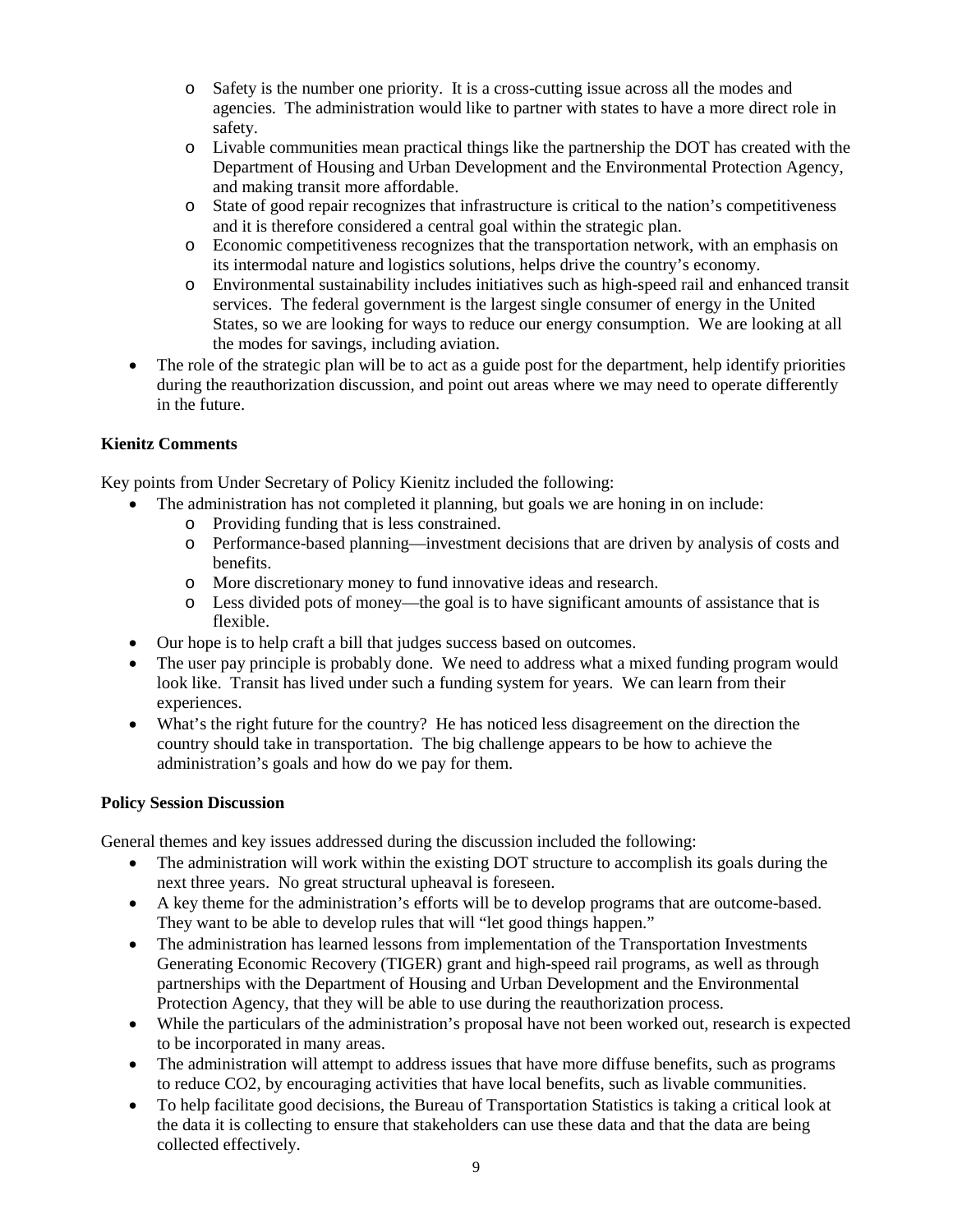- The administration understands the potential of using the marine highway to reduce congestion and potentially reduce energy consumption. They want the marine policies to be relevant to the overall functioning of the system. A \$7 million demonstration program on the marine highway has been initiated.
- The administration will be working to put the "trust" back in the trust fund concept in order to help prove to the public the value of its investments through taxes into the system.
- The administration's investment of \$8 million in high-speed rail is a down-payment on what, if successful, will be a 30- to 40-year capital effort. Operations will still need to be funded by the company with potential help from local governments. The federal government is not going to get into the issue of operations.
- The administration expects to engage the private sector in developing solutions to transportation challenges.
- Freight movement is a big issue, there are freight experts in all areas of the DOT, and this administration does not have to wait for Congress to tell it to start thinking about a national strategic freight plan.
- Freight and passenger transportation issues are intertwined. Freight corridors need to carry passengers and visa versa.
- Research will be needed in areas that can aid decision makers. Models and data do not need to be perfect; they just need to be good enough. There needs to be a reasonable expectation on how much models can be improved, and what they can and cannot tell us.
- The different agencies of the DOT are working to make progress together. Transportation users don't care what level of government does what, they just want the service provided. The administration believes that this provides an incentive for all stakeholders to come together to address the challenges ahead.

## <span id="page-9-0"></span>**Break for Evening**

Kanafani called a recess to the meeting at 5:30 p.m.

## **January 14, 2010**

<span id="page-9-1"></span>Kanafani called the Executive Committee back in session at 8:30 a.m.

## <span id="page-9-2"></span>**Policy Session: Dialogue with U.S. DOT Senior Officials on Key Policy Issues (Part 2 of 2)**

Kanafani welcomed Peter Appel, Administrator, and Robert Bertini, Deputy Administrator , Research and Innovative Technology Administration (RITA), to the meeting. Kanafani explained that instead of the usual policy session rapporteur's summary, Appel and Bertini would share their thoughts about the research implications of yesterday's (January 13, 2010) discussion.

Highlights of and key points made during the follow-up discussion included the following:

- RITA has developed a number of cluster areas to categorize transportation research. Each cluster can address one or more of the DOT's five priority areas—safety, livability, environmental sustainability, economic growth, and state of good repair. RITA's current cluster areas include:
	- o Infrastructure and materials
	- o Human factors
	- o Energy sustainability
	- o Risk-based analysis to address safety issues
	- o Data-driven decision making
	- o Multimodal intelligent transportation systems
	- o Livability
	- o Modeling and simulation
	- o Positioning, navigation, and timing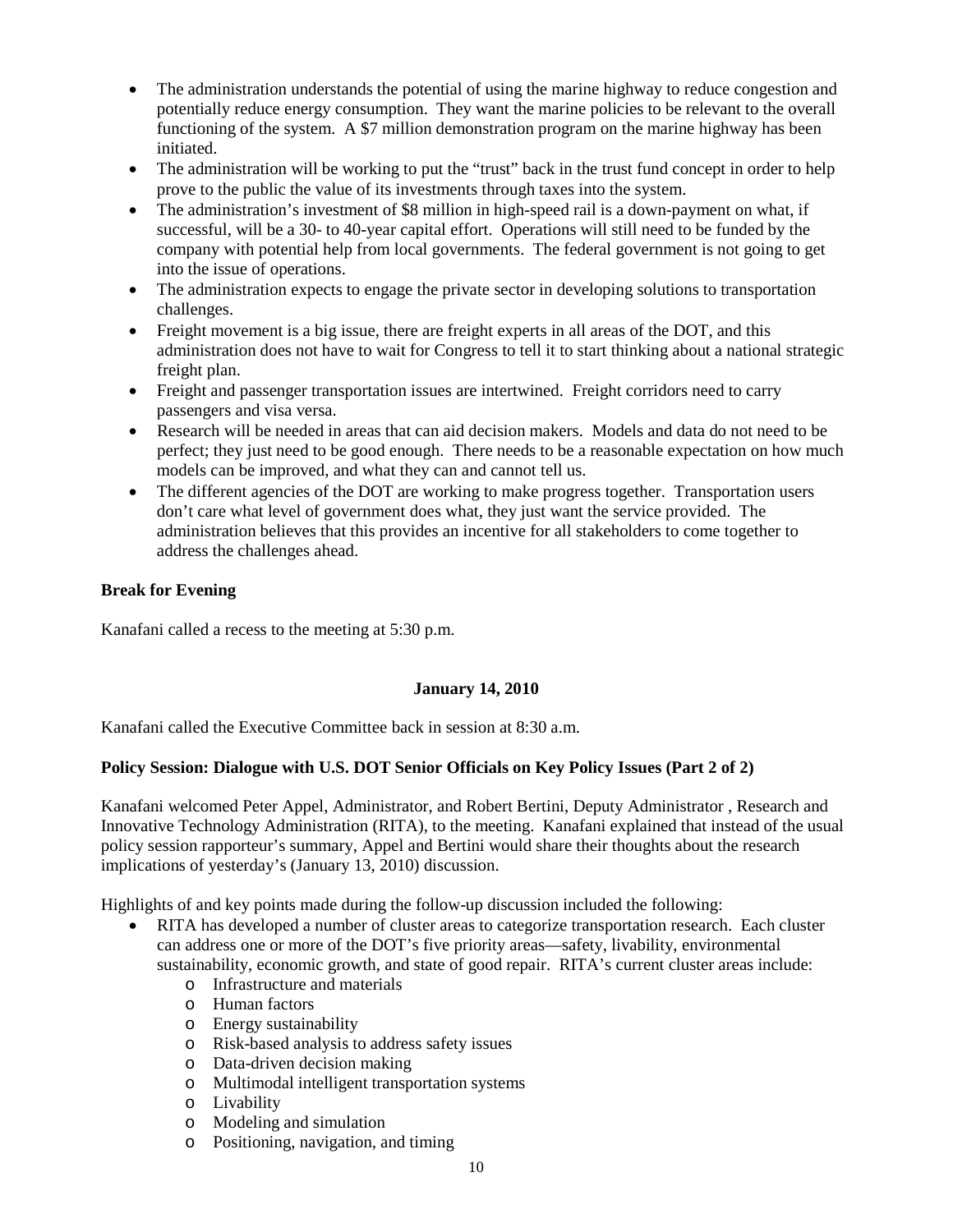- o Transportation implications for an aging population and those with special needs
- o System resilience and global logistics
- o Policy analysis
- o Travel behavior
- o Economics
- The clusters are designed to address areas that RITA will be working on to address its goals and where scientists could expect to find mutual collaboration.
- The clusters list is not fixed. Clusters could be removed or combined with others as research progresses.
- The clusters could be more complex, as in a three-dimensional matrix, but RITA chose this format to get the idea across.
- Research results need to be packaged and disseminated quickly so that they can help inform policy.
- RITA is in the process of doing gap analysis to identify what potential research emphasis areas might be included in a reauthorization bill. One area that might be an emphasis area is livability, because the Secretary has already signaled that this is a key issue for the administration.
- The economic consequences of policy decisions will be a critical part of any administration proposal.
- RITA needs to do a better job of educating people on who they are and what they do.
- The strategic plan for the DOT is in final review. RITA's strategic plan will follow after DOT's is announced.
- TRB could help RITA with information exchange as the policy and budget processes move forward.
- While not specifically mentioned, mobility is the issue that sets the DOT's five priority areas apart from how they would be interpreted if other agencies advanced them.
- RITA is a unique entity. It recognizes that the majority of research currently goes on within the different agencies and it believes that it should stay that way. RITA should address that subset of research that is cross-cutting among the different agencies. Research in the areas of climate change, freight transportation, and passenger transportation are good examples of where RITA could play a role.
- The decentralized nature of transportation research makes it difficult for people to understand. Whatever TRB can do in that area would be helpful.

The Executive Committee requested that the SPPR consider what projects TRB might undertake as a result of the policy session discussion and report back in June with specific ideas. Kanafani suggested that Appel and Bertini be invited to participate in the SPPR's discussion on potential projects.

## <span id="page-10-0"></span>**Future Policy Session Topics**

Russell Houston provided an overview of the SPPR's suggested topics for the January 2010 policy session (Tab 6B of the agenda book).

- The Executive Committee decided to explore definitional and operational issues related to the concept of "livability" during its next policy session in June 2010 in Woods Hole, Massachusetts. The goal of the session will be to explore the various issues that need to be considered in defining the term "livability" as it pertains to transportation and how this definition is translated into national policy and actions at the local level. Houston was asked to solicit ideas from Executive Committee members on the potential structure and speakers for the session. The suggestions should be shared with the SPPR, which helps to develop these sessions.
- The Executive Committee decided to examine multi-modal national freight policy, including corridor-level priorities and funding strategies, during its January 2011 policy session in Washington, D.C. The concept will be fleshed out further by the SPPR at its next meeting.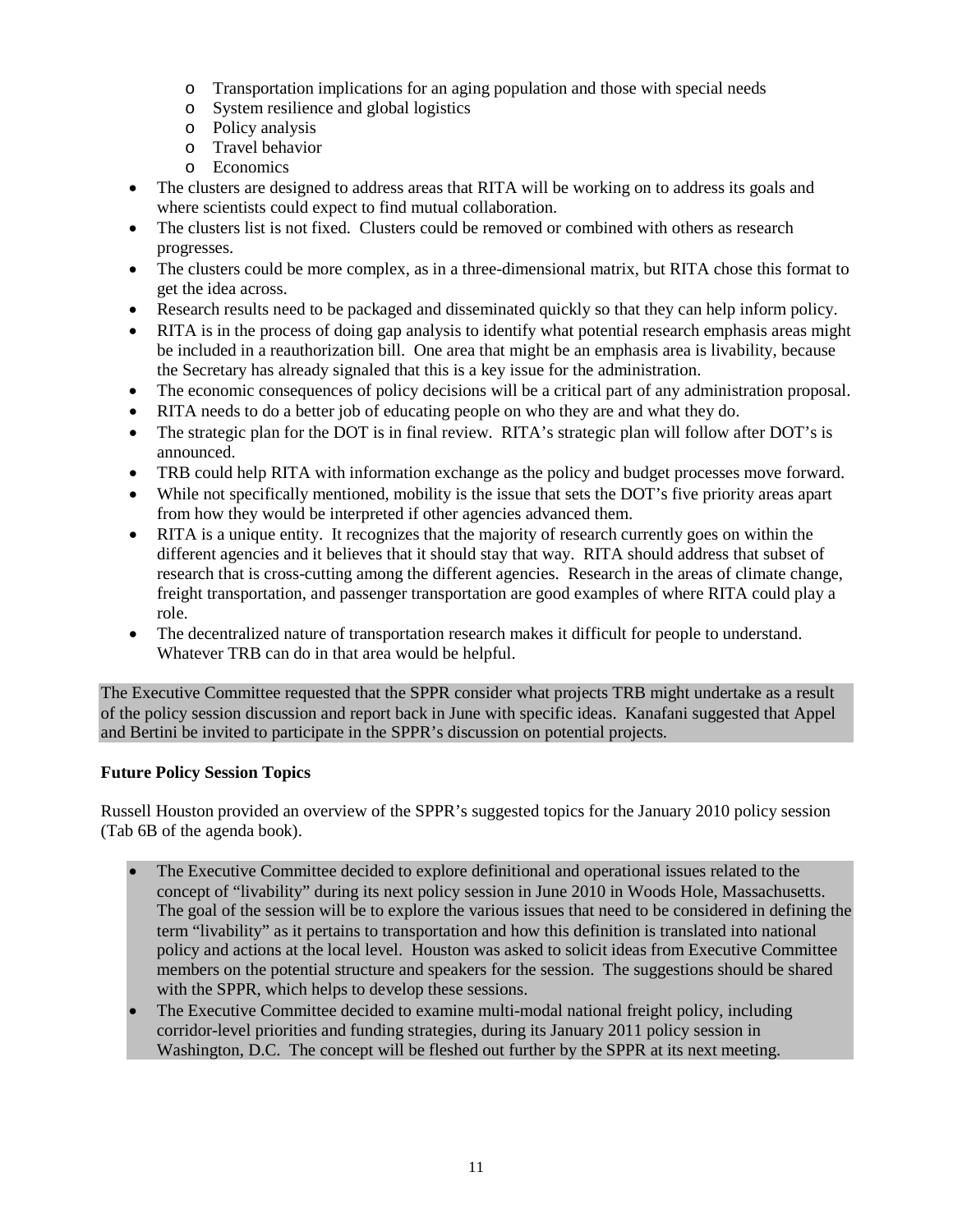## <span id="page-11-0"></span>**Traffic Safety Lessons from Benchmark Nations—New TRB Report**

Stephen Godwin briefed the Executive Committee on a report that is expected to be released this spring. Godwin's report did not address the report's findings or recommendations. The self-initiated project was developed following a January 2005 Executive Committee policy session on innovative international roadway safety initiatives. The session revealed that other nations have been achieving larger percentage reductions in highway fatalities than the United States. The report explores the sources for the decline in fatalities in other nations; the elements of a successful roadway safety program; and lessons, techniques, or programs that might translate well to the United States. Members of the Executive Committee will be notified upon release of the report.

## <span id="page-11-1"></span>**Plans for Kilometer Charges on the Dutch Road System**

Joris Al, General Director, Centre for Transport and Navigation in the Netherlands, briefed the Executive Committee on a new program that will introduce road pricing in the Netherlands. Highlights of the briefing include the following:

- The program will involve paying per driven kilometer, instead of paying for ownership
- It will be implemented throughout the Netherlands (even in "your own" backyard)
- A basic rate per kilometer, differentiated according to environmental characteristics (CO**2** -emission)
- A peak rate for congested times and places
- Kilometers driven are recorded using GPS technology
- Fixed motor taxes and purchase tax to be abolished
- Revenue from road pricing will be collected in the Infrastructure Fund
- This Fund finances expenditures on traffic and transport (maintenance, new construction, public transport, etc.)
- Expected effects of the program by 2020 include a 10 to 15 percent reduction in kilometers travelled, a 40 to 60 percent reduction in lost travel time due to congestion, a 10 percent reduction in CO2 emissions from passenger cars, a six percent increase in travel by public transport, a seven percent reduction in highway fatalities, and a two to three percent increase in the number of registered vehicles in the country.
- The program will be implemented over time. A controlled implementation will be employed to preserve public acceptance and to be able to handle technical problems.
- Part of the selling point of the program was that it will help the nation reduce congestion back to 1992 levels. It will also reduce the need, and therefore cost, for construction of new roadways.
- Overall positive public attitude towards the concept with 58 percent supporting the idea of road charge based upon kilometer-price as a fair system: "the polluter pays."
- The Ministry of Transport will operate very carefully in implementation to maintain and increase the public's support.
	- o Positive about the prospect that the concept will decrease congestion and have positive effects for the environment,
	- o Suspicious about the promise of government not to increase total cost
	- o Skeptical about implementation within time and cost (complex ICT-project)
	- o Alert about the privacy aspects (big brother)

## <span id="page-11-2"></span>**Studies and Special Programs Division**

Stephen Godwin noted that the Studies and Special Programs Division report (Tab 4B of the agenda book) provides an overview of pending studies, potential studies, policy studies under way, and reports completed in 2009. Highlights of Godwin's presentation include the following:

• The Executive Committee approved a study to provide guidance to the Minerals Management Service on the direction and intent of its approach in overseeing the development and safe operation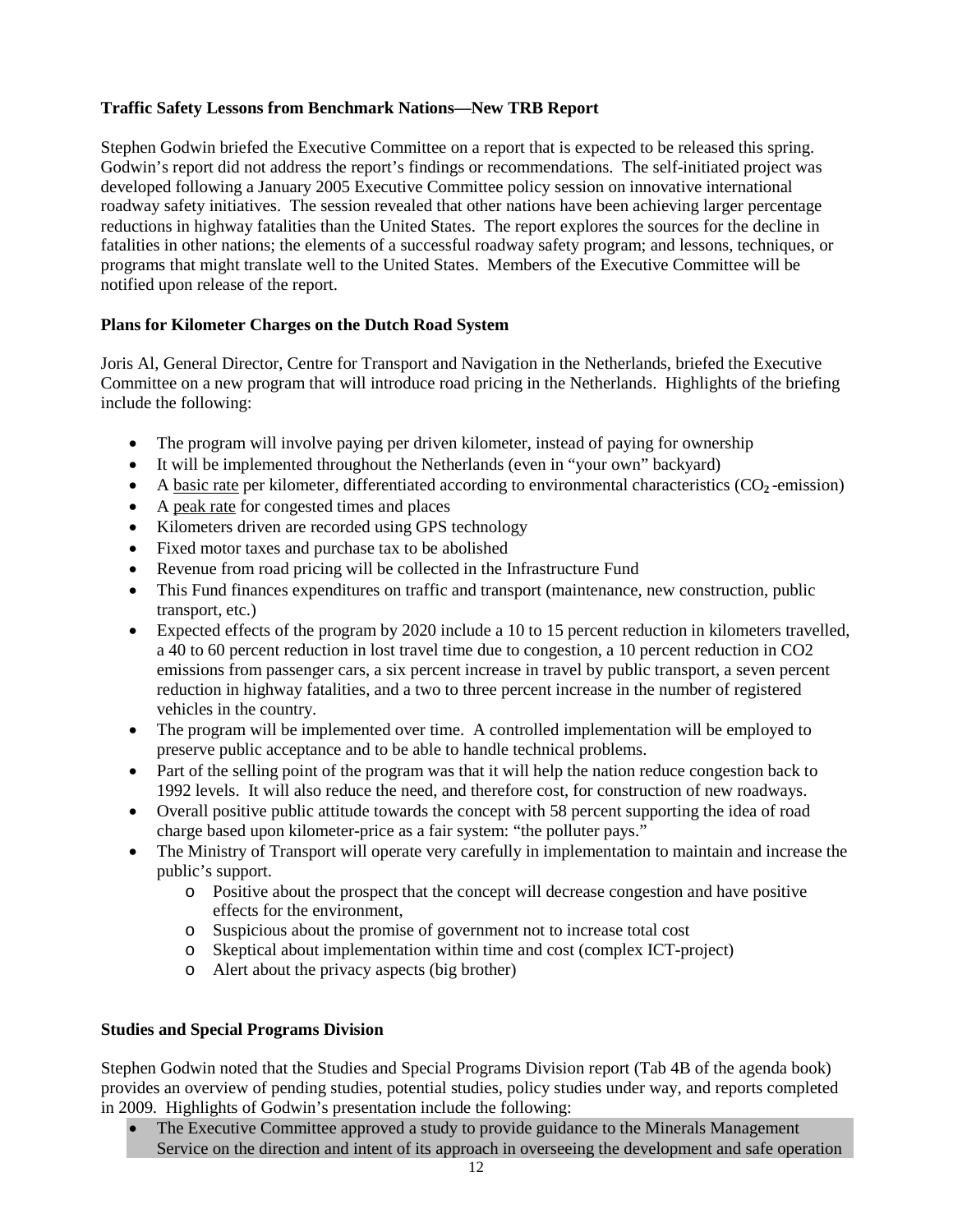of offshore wind turbines. The study will be limited to the safety of structural and operational characteristics of offshore wind turbines, including turbine design, foundations, installation, electrical transmission, inspection, repair, and decommissioning.

- TRB is developing a prospectus on the following three additional potential projects:
	- o "Worst-first" versus an asset management approach to preservation of the national highway system. This project would analyze the draft surface transportation authorization legislation, offer scenarios of how it might be implemented, and compare these scenarios with an asset management approach to system preservation.
	- o "Silos"—real impediments to intermodalism and benefits of a residual modal approach. This project would explore the real impediments to achieving market-dictated outcomes for the most efficient use of freight and passenger modes, the potential outcomes if travelers were charged for the full cost of their trips, the potential impediments imposed by current institutional arrangements, and restrictions on cross-modal subsidies.
	- o Intercity passenger rail—how to pay for it? This project would identify and explore the pros and cons of options available for supporting intercity high-speed passenger rail in the United States.

#### <span id="page-12-0"></span>**Second Strategic Highway Research Program (SHRP 2)**

Neil Hawks directed members of the Executive Committee to the Strategic Highway Research Program 2 (SHRP 2) report (Tab 4E of the agenda book).

- Since June, the SHRP 2 Oversight Committee has made contract awards for 15 additional projects. For one of these projects, the actual field data collection for SHRP 2 Naturalistic Driving Study, six separate awards were made.
- Several more projects have been completed and the Oversight Committee has asked that the general plans for SHRP 2 product implementation contained in TRB Special Report 296, *Implementing the Results of the Second Strategic Highway Research Program,* be fleshed out.
- The Government Accountability Office has started its interim evaluation of SHRP 2 that was mandated in the Safe, Accountable, Flexible, Efficient Transportation Equity Act: A Legacy for Users (SAFETEA-LU).
- Congressional resolutions continuing SAFETEA-LU authorization will increase the funds available to SHRP 2.
- Twenty-two reports have been submitted by contractors and four have been published—three in the Renewal and one in the Capacity focus areas.
- Focus area highlights include the following:
	- o Safety After a review of proposals, the Oversight Committee recommended six test sites for the naturalistic driving behavior study. The associated contracts are in negotiation. The sites represented appropriate diversity with respect to rural and metropolitan settings. The procurement of the 2,000 data acquisition systems to be used in study will be the largest single procurement in SHRP 2 at \$10 million.
	- o Renewal All projects have been awarded within this focus area, so the program is now fully focused on project management and dissemination of early results and products. The program will begin to test a number of new technologies and procedures in the field during 2010.
	- o Reliability Project L03, Analytic Procedures for Determining the Impacts of Reliability Mitigation Strategies, is nearing completion. This foundational project will feed other Reliability projects. One of the handicaps experienced by the L03 contractor and other researchers in the Reliability focus area has been the lack of travel time data and the lack of data standards.
	- o Capacity This focus area's core framework development project is nearing completion. In July 2010, the Capacity focus area will let two important projects. The first will field test the framework to see if its objectives are achieved and allow states and metropolitan planning organizations to try it out to determine if it does indeed improve their planning and program